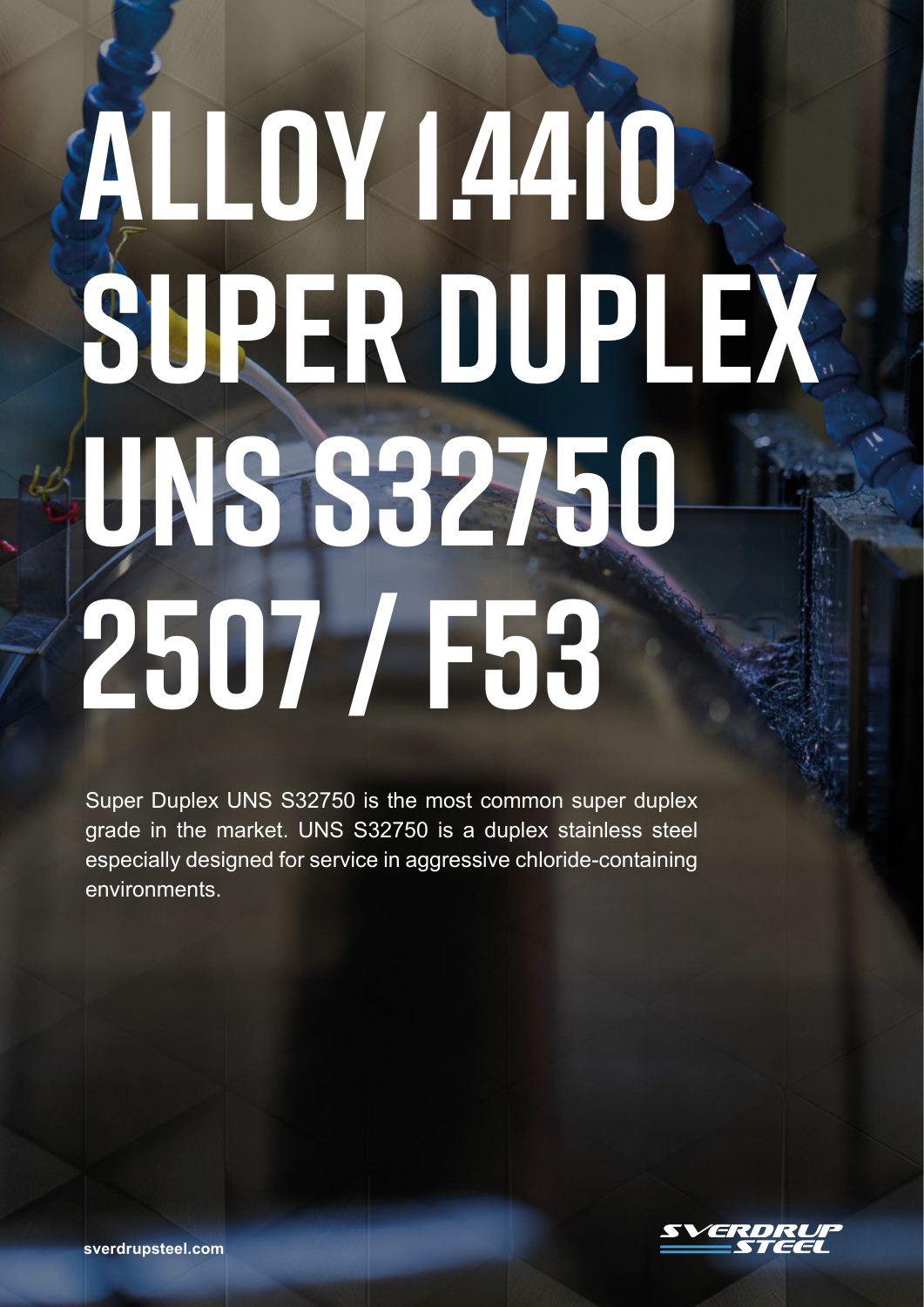# **ALLOY 1.4410 / SUPER DUPLEX UNS S32750 / F53 / 2507**

**Approvals:** NACE MR0175, NORSOK M650, NORSOK M630 MDS D51/ D53/ D54/ D55/ D57/ D58 **Product Standards:** EN 10088-3, ASTM A276, ASTM A479, ASTM A182–11A (Chemical composition and mechanical properties only)

#### **APPLICATIONS**

The main applications are for details with special requirements for high corrosion resistance. It has very good resistance to localized corrosion and stress corrosion cracking in combination with high mechanical strength. It is widely used in oil & gas, hydropower, pressure vessels, pulp & paper, structural components and chemical tankers.

#### **Heat Treatment**

Solution annealing at min 1100°C followed by water quenching.

**Weldability** Very good.

PREN= (Cr% + 3.3Mo% + 16N%) ≥ 40

#### **CHEMICAL COMPOSITION**

| Weight % | $\sim$<br>◡ | Sī   | <b>Mn</b> | S     | D     | Cr    | Ni   | <b>Mo</b> | N    | cu   |
|----------|-------------|------|-----------|-------|-------|-------|------|-----------|------|------|
| Min.     |             |      |           |       |       | 24,00 | 6,00 | 3,00      | 0,24 |      |
| Max.     | 0,03        | 0,80 | 1,20      | 0,020 | 0,035 | 26,00 | 8,00 | 5,00      | 0,32 | 0,50 |

#### **MECHANICAL PROPERTIES**

|                 | <b>Yield strength</b><br>Rp0.2, MPa | <b>Tensile strength</b><br>Rm, MPa | <b>Elongation</b><br>[%] | <b>Hardness</b><br>[HB] | Impact, Charpy-V,<br>-46°C [J] | Pre       |
|-----------------|-------------------------------------|------------------------------------|--------------------------|-------------------------|--------------------------------|-----------|
| Bar             | $\geq 550$                          | $\geq 750$                         | $\geq 25$                | $\leq 310$              | $\geq 45$                      | $\geq 40$ |
| Plate CR (Coil) | $\geq 550$                          | $750 - 1000$                       | $\geq 25$                | $\leq 310$              | $\geq 45$                      | $\geq 40$ |
| Plate HR (Coil) | $\geq 550$                          | $750 - 930$                        | $\geq 25$                | $\leq 310$              | $\geq 45$                      | $\geq 40$ |
| Plate (Quarto)  | $\geq 550$                          | $750 - 930$                        | $\geq 25$                | $\leq 310$              | $\geq 45$                      | $\geq 40$ |

#### **PLATE**

| 2 x 1500 x 3000 mm             | 6 x 1500 x 6000 mm              | 15 x 1500 x 3000 mm | 30 x 1500 x 3000 mm |
|--------------------------------|---------------------------------|---------------------|---------------------|
| 3 x 1500 x 3000 mm             | $6 \times 2000 \times 6000$ mm  | 15 x 1500 x 6000 mm | 30 x 1500 x 6000 mm |
| 3 x 1500 x 6000 mm             | 8 x 1500 x 3000 mm              | 15 x 2000 x 6000 mm | 30 x 2000 x 6000 mm |
| $3 \times 2000 \times 6000$ mm | 8 x 1500 x 6000 mm              | 16 x 1500 x 6000 mm | 35 x 2000 x 4000 mm |
| 4 x 1500 x 3000 mm             | 8 x 2000 x 6000 mm              | 16 x 2000 x 6000 mm | 35 x 2000 x 6000 mm |
| 4 x 1500 x 6000 mm             | 10 x 1500 x 3000 mm             | 20 x 1500 x 3000 mm | 40 x 1500 x 3000 mm |
| 4 x 2000 x 6000 mm             | $10 \times 1500 \times 6000$ mm | 20 x 1500 x 6000 mm | 40 x 2000 x 6000 mm |
| 5 x 1500 x 3000 mm             | $10 \times 2000 \times 6000$ mm | 20 x 2000 x 6000 mm | 45 x 2000 x 4000 mm |
| 5 x 1500 x 6000 mm             | 12 x 1500 x 3000 mm             | 25 x 1500 x 3000 mm | 50 x 1500 x 3000 mm |
| $5 \times 2000 \times 6000$ mm | 12 x 1500 x 6000 mm             | 25 x 1500 x 6000 mm | 50 x 2000 x 4000 mm |
| 6 x 1500 x 3000 mm             | 12 x 2000 x 6000 mm             | 25 x 2000 x 6000 mm |                     |
|                                |                                 |                     |                     |